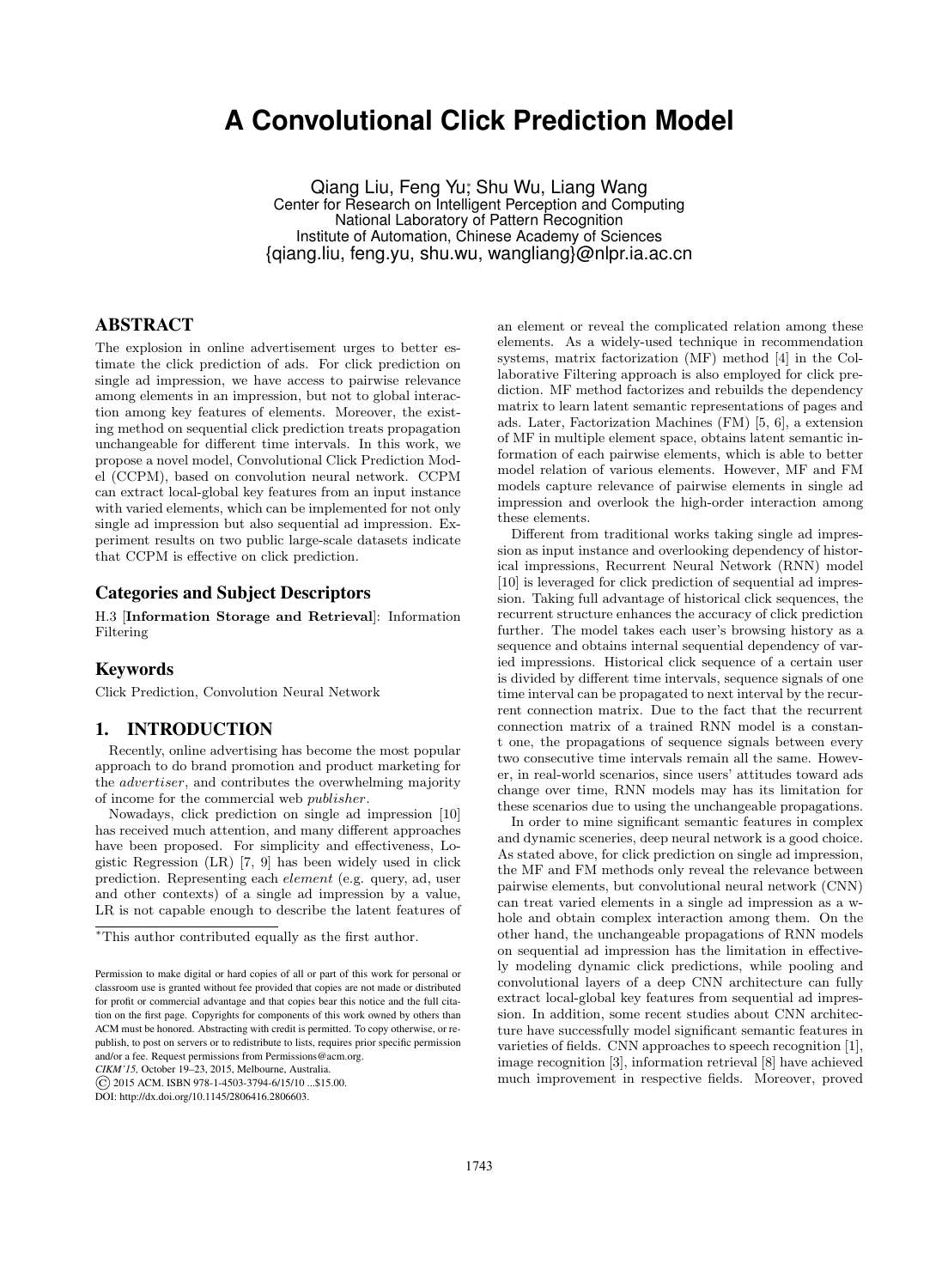as a effective sentence model in natural language processing, Dynamic Convolutional Neural Network (DCNN) [2] can analyses semantic content and extracts key features of sentences.

We propose a Convolutional Click Prediction Model (C-CPM) for click prediction in sceneries of the single ad impression and sequential ad impression. An input instance of CCPM is composed by elements of an ad impression or elements related to a sequential ad impression. Convolutional layers extract local-global features of input instances, and the dynamic pooling layers can obtain significant features. CCPM investigates significant semantic features of an ad impression and sequential relevance of impression history into enhancing the accuracy of click prediction. Experiments are conducted to validate the CCPM model's effectiveness in modeling different kinds of input instances and reveal that CCPM achieves great improvement on the accuracy of click prediction comparing the state-of-the-art models such as L-R, FM and RNN. To the best of our knowledge, CCPM is the first approach that attempts to leverage CNN to improve the accuracy of click prediction.

## 2. CCPM

In an event of *single ad impression*, there are some noticeable elements like user, query, ad, impression time, site category, device type, etc. On the other hand, sometimes system can collect sequential ad impression of each individual user, where user's behaviors on ads yield high dependency on how the user behaved along with the past time. This sequential ad impression is comprised of a series of single ad impressions. The goal of this work is to predict the click probability based on these two kinds of impressions.

We model above input instances using a convolutional architecture that alternates wide convolutional layers with flexible *p*-max pooling layers. The whole procedure of CCP-M is illustrated in Figure 1. In the network the width of an intermediate feature map varies with the length of the input instance. It is remarkable to state that the proposed model can handle input instances with varied length, which make it can be used widely.

#### 2.1 Convolution Layer

Given an input instance with  $n$  elements, to obtain the first layer of CCPM, we take an embedding  $\mathbf{e}_i \in \mathbb{R}^d$  for each element in the instance and construct the instance matrix  $\mathbf{s} \in R^{d \times n}$  as

$$
\mathbf{s} = \left[ \begin{array}{ccc} \vdots & \vdots & \vdots \\ \mathbf{e}_1 & \cdots & \mathbf{e}_n \\ \vdots & \vdots & \vdots \end{array} \right] . \tag{1}
$$

The values in the embeddings  $e_i$  are estimated during the training process, which contributes to more suitable representations for input instances. A convolutional layer in the network is obtained by convolving a weight matrix  $\mathbf{w} \in \mathbb{R}$  $R^{d \times \omega}$  with the activation matrix at the layer below in an one-dimensional row-wise way. For example, the second layer is obtained by applying a convolution on the input instance matrix s. Dimension d and filter width  $\omega$  are hyperparameters of input instances. The resulting matrix r has dimensions  $d \times (n + \omega - 1)$ . Given  $\mathbf{w}_i \in R^{\omega}$ ,  $\mathbf{s}_i \in R^n$  and  $\mathbf{r}_i \in R^{(n+\omega-1)}$  as the *i*-th row of corresponding matrix, we

can obtain one-dimensional convolution as

$$
\mathbf{r}_{i} = \mathbf{w}_{i}^{T} \mathbf{s}_{i,j-\omega+1:j} \tag{2}
$$

where the index j ranges from 1 to  $n + \omega - 1$ . Out-of-range values  $s_{i,k}$  (where  $k < 1$  or  $k > n$ ) are set to zero.

The optimized weights in the filter w detects features and recognizes specific ranges of neighborhood in input instances. Applying one-dimensional row-wise convolution on two-dimensional matrix of activations, has the following advantage over simply using two-dimensional convolution. Usually we apply two-dimensional convolution in image identification for the reason that the detectors need to recognize special two-dimensional features, such as edges of an objective. However, in the click prediction model, each dimension of the embedding represents a distinct aspect of an element in an instance. Therefore, each row of the resulting matrix r obtains distinct features from the activation matrix.

#### 2.2 Flexible  $p$ -Max Pooling

Here, we describe the flexible p-max pooling layer. Given a vector  $\mathbf{r}_i \in R^n$ , p-max pooling selects a sub-vector  $\mathbf{s}_i^p \in R^p$ , which contains the p biggest values in the original vector  $\mathbf{r}_i$ . Due to the fact that input instances are of varied length, the vector lengths of intermediate convolutional layer change accordingly, consequently the following pooling layer need to be flexible enough to select prominent features smoothly. Considering all facts mentioned above, we let  $p$ be a function of length of the input instance and depth of the network. In spite of many possible functions, we select the following one

$$
p_i = \begin{cases} (1 - (i/l)^{l-i})n, & i = 1, \cdots, l-1 \\ 3, & i = l \end{cases}
$$
 (3)

where  $l$  is the total number of convolutional layers of the network, *n* is the length of the input instance and  $p_i$  represents the parameter of the  $i$ -th pooling layer. For example, given an input instance of length  $n = 18$ , in a network of three convolutional layers, whose pooling parameters are as follows:  $p_1 = 16$ ,  $p_2 = 6$  and  $p_3 = 3$ .

This selected function has many advantages. Firstly, the last pooling layer has a fixed parameter, so it is guaranteed that the matrix of the fully connected layer for output has a unified dimensionality, despite varied lengths of different input instances. Secondly, the power-exponential function changes slowly at first compared with linear function, which avoids losing too many important features at the beginning.

The flexible p-max pooling layer can not only select the p most key features, but also preserve the relative order of those features, which plays a critical role in the sequential click prediction.

#### 2.3 Feature Maps

We apply a non-linear function for outputs of pooling layers. The non-linear function is also called as activation function, which obtains activations of threshold values:

$$
\tanh(x) = \frac{exp(x) - exp(-x)}{exp(x) + exp(-x)}.
$$
 (4)

So far, convolutional layer, flexible p-max pooling layer and non-linear function have been applied to input instances. In this way, we can obtain a first order feature map. Moreover, the three operations above can be repeated again and again to yield multiple order feature maps and a architecture of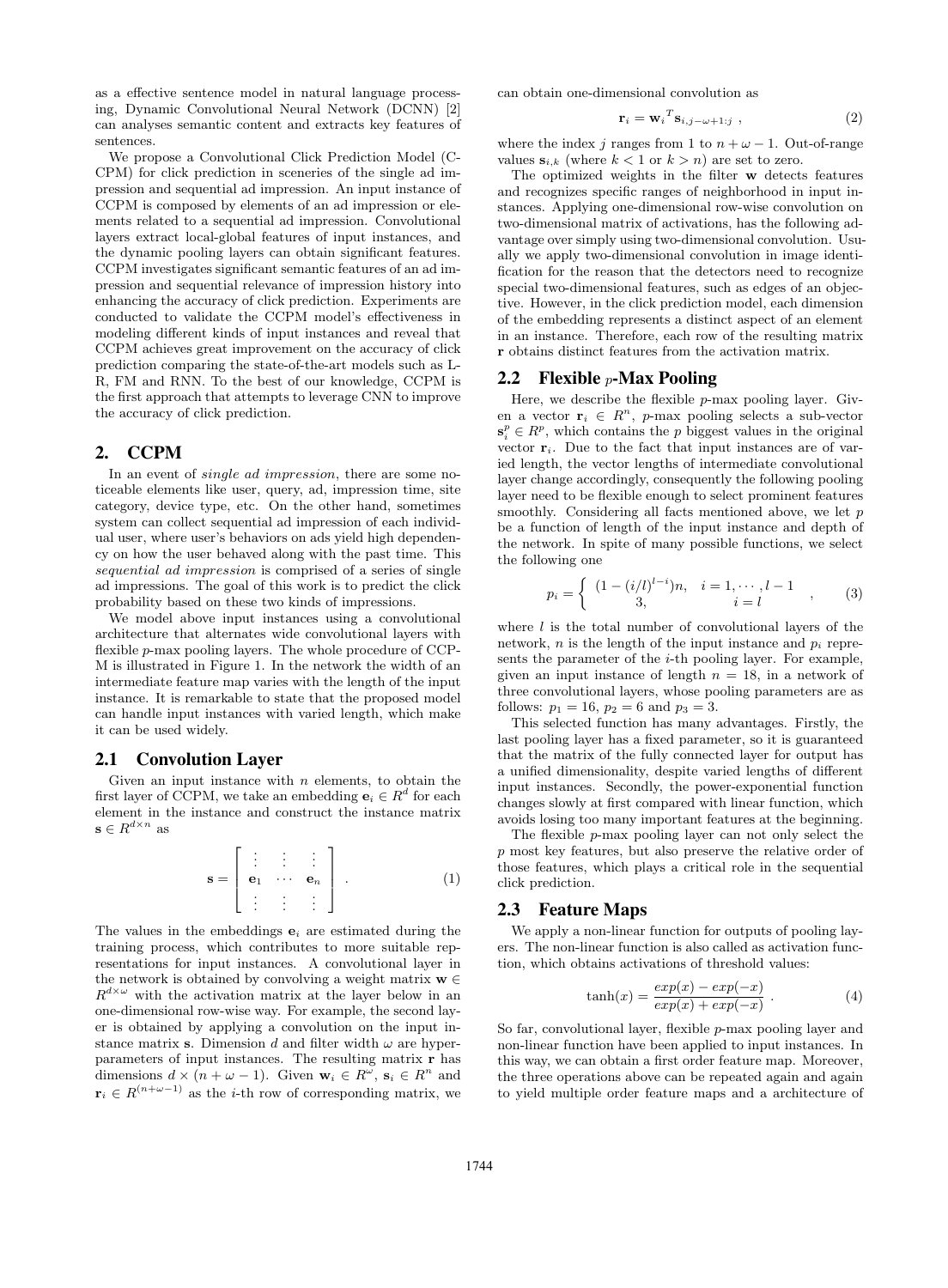

Figure 1: The framework of CCPM. The left part is an input instance (single ad impression or sequential ad impression) with varied elements and the length of element embedding is  $d = 4$ . The architecture has two convolutional layers with two feature maps each. The widths of filters at two layers are three and two respectively. The flexible pooling layer  $p_1$  changes with length of instance and the last pooling layer  $p_2 = 2$ .

deeper layers. We denote an *i*-th order feature map by  $\mathbf{F}^i$ . At a certain layer, many feature maps can be computed in parallel. For example,  $\mathbf{F}_j^i$  represents the *j*-th feature map of those i-th order feature maps, an is computed by summing the convolutional results of a distinct weight matrix  $\mathbf{w}_{j,k}^{i}$ and each feature map  $\mathbf{F}_k^{i-1}$  of the lower order  $i-1$ ,

$$
\mathbf{F}_j^i = \sum_{k=1}^{m_i} \mathbf{w}_{j,k}^i * \mathbf{F}_k^{i-1},\tag{5}
$$

where  $m_i$  denotes the number of feature map in corresponding i-th order layer, and ∗ refers to the one-dimensional rowwise convolution described in Sec. 2.1. Similarly, flexible pmax pooling and non-linear function can be applied to feature map  $\mathbf{F}_j^i$  successively. Finally, there is a fully connected layer, and the prediction is made via softmax.

# 3. EXPERIMENTS

#### 3.1 Datasets and Baselines

To empirically evaluate the performance of our method on the click prediction with single and sequential impression data, we perform experiments on two public real-world datasets: Avazu<sup>1</sup> and Yoochoose<sup>2</sup>. The Avazu dataset includes several days of ad click-through data, ordered chronologically. In each piece of click data, there are 17 data fields such as ad id, site id, click, etc. These above data fields indicate elements of a single ad impression. We use this dataset to assess the performance of click prediction on the single ad impression. Collected during several months in 2014, the Yoochoose dataset contains many sessions of browse and purchase events from an online retailer, where each session encapsulates the click events of an individual user. Some sessions contain purchase events, which means that the session ends with the user purchasing something. Here, we treat products as ads, then the browse behavior can be viewed as a single ad impression and the purchase behavior as an impression with click. This dataset is employed to evaluate the performance of click prediction on the sequential ad impression.

Three state-of-the-art methods are used for empirical comparison, which are LR [7], FM [6] and RNN [10]. (1) As a widely used algorithm for click prediction in industry, LR is easy to understand, quick to train, and efficient enough to be implemented by search engines as an integral part of their advertising system. (2) FM is a general regression model that captures interaction between pairs of elements by using factors. FM has proved to be useful in different tasks and domains. In particular, it can be efficiently used to model the interaction with various elements of ad impressions. (3) RNN models the dependency on user's sequential behaviors into the click prediction process, which depends on not only the current input features, but also the sequential historical information. Since Avazu does not contain sequential ad impression, we only implement RNN model on Yoochoose. In all experiments, we randomly select 90% of dataset as training data and the rest 10% as test data. For CCPM, we apply a CNN architecture of three layers in this work. The parameters of CCPM are set as  $d=11$ ,  $m=[4,4,2]$ ,  $w=[6,5,3]$ for the Avazu dataset, and  $d=8$ ,  $m=[3,4,2]$ ,  $w=[6,5,3]$  for Yoochoose  $(m, w$  are the number of feature maps and filter width in three layers).

In the real-world scenarios, the probability of click is extremely low, similar to [7], we adopt logloss as the evaluation metric to measure the accuracy of CTR prediction.

$$
\log loss = -\frac{1}{n_{test}} \left[ \sum_{i=1}^{n_{test}} y_i \log p_i + (1 - y_i) \log (1 - p_i) \right],
$$
\n(6)

where  $p_i = P(y_i = 1|\mathbf{s})$  represents the predicted click probability. and **s** donotes an ad impression.  $y_i$  is the corresponding observed label,  $y_i = 1$  means the user has click the ad impression. m is the total number of input instances.

### 3.2 Results and Analyses

Left part of Figure 2 illustrates the click prediction performance of CCPM and other competitive compared methods on single ad impression and sequential ad impression. We identify that on both datasets, CCPM outperfom the conventional methods. Since FM can describe the latent features of an element and reveal the relation of pairwise elements, it achieves significant improvement over the that of LR on both datasets. On sequential ad impression, RNN

<sup>1</sup>https://www.kaggle.com/c/avazu-ctr-prediction/data

<sup>2</sup>http://recsys.yoochoose.net